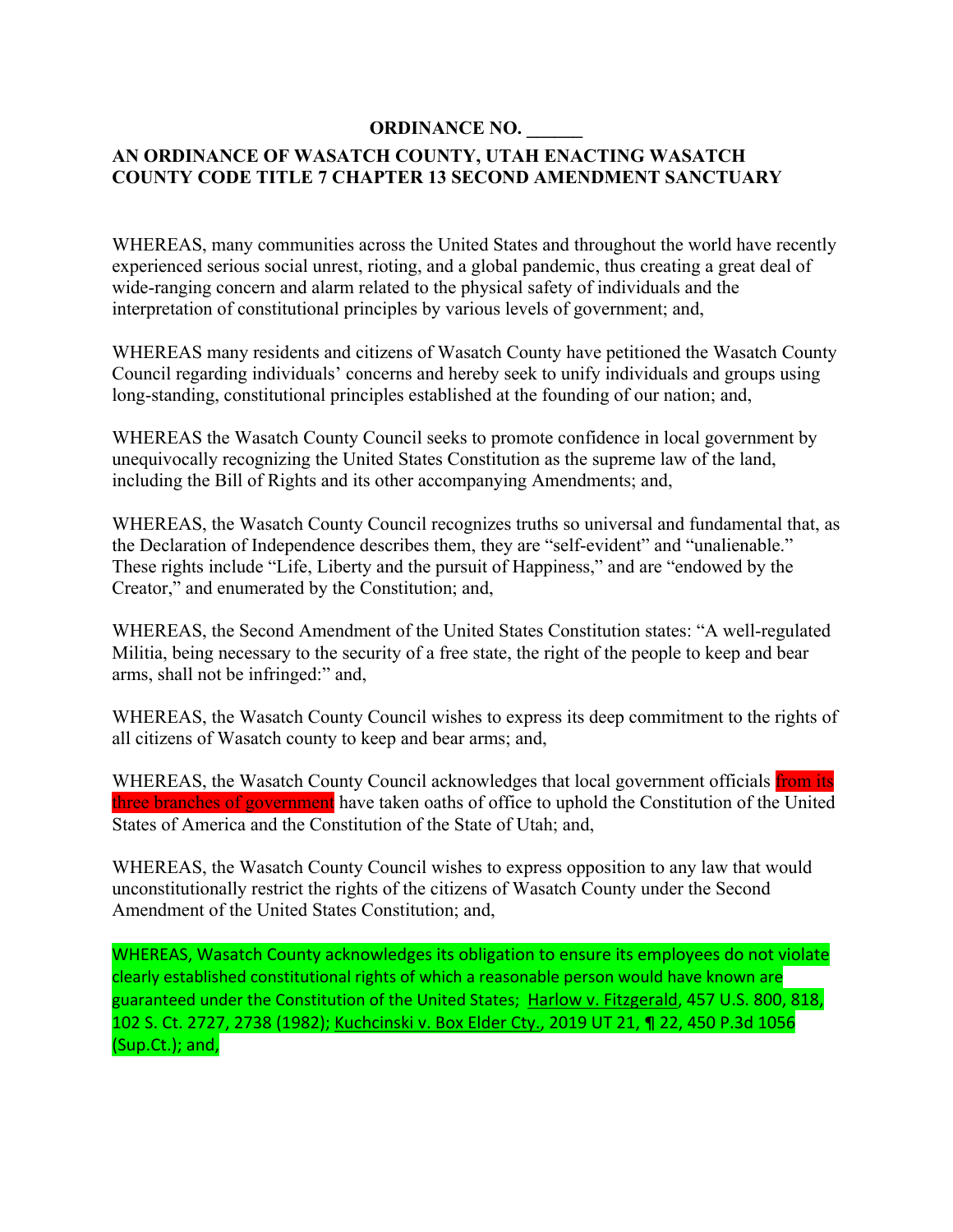WHEREAS, the Wasatch County Council wishes to express its intent to stand as a sanctuary county for Second Amendment rights and to oppose, within the limits of the Constitutions of the United States and the State of Utah, any efforts to unconstitutionally restrict such rights, and to use such practical and legal means at its disposal to protect the right of the citizens to keep and bear arms, including through legal action, the appropriation of public funds and the right to petition for redress of grievances.

NOW, THEREFORE, the County Legislative Body of Wasatch County ordains as follows:

## **SECTION 1 – SUBSTANTIVE PROVISIONS**

Title 7 Chapter 13 of the Wasatch County Code is hereby enacted as follows:

## **TITLE 7**

### **PUBLIC SAFETY**

## **Chapter 13**

### **SECOND AMENDMENT SANCTUARY**

- A. That the Wasatch County Council hereby declares Wasatch County, Utah, as a "Second Amendment Sanctuary" where the constitutionally protected individual rights of lawabiding citizens to keep and bear arms, and of their lawful use in the protection and defense of self or others is supported; and,
- B. That the Wasatch County Council hereby declares its opposition to restrictions of constitutionally enumerated and protected rights to keep and bear arms, and hereby intends to use such reasonable and legal means at its disposal to oppose, within the limits of the Constitution of the United States and the Constitution of the State of Utah, any efforts to restrict such constitutionally enumerated rights; and,
- C. That Wasatch County officials and employees are prohibited from enforcing any federal statute, law, regulation, or executive order that restricts the clearly established rights of individuals under the Second Amendment of the United States Constitution, and are prohibited from using any County funds or property for that purpose; and,
- D. That Wasatch County officials and employees are prohibited from entering into any type of agreement with any federal agency or employee for the purpose of authorizing Wasatch County officials or employees to enforce any federal statute, law, regulation, or executive order that restricts the clearly established rights of individuals under the Second Amendment of the United States Constitution, or register or confiscate any firearm or ammunition possessed by a citizen of Wasatch County; and,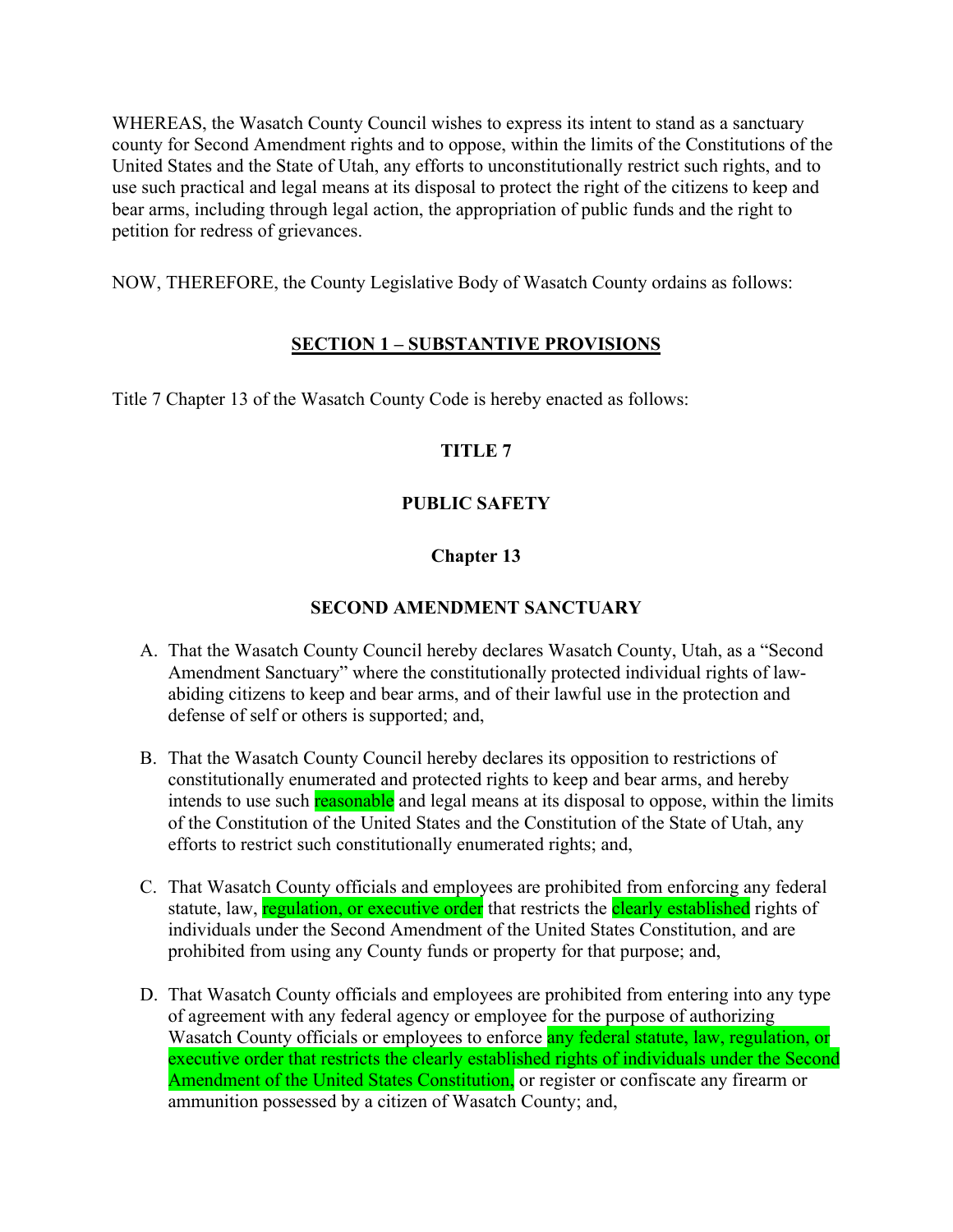- E. That Wasatch County officials and employees will support and protect the **clearly** established Fourth Amendment rights of the citizens of Wasatch County with respect to unlawful search and seizure; and,
- F. No part of this ordinance shall preclude Wasatch County officials or employees from enforcing Utah state laws regarding criminal acts involving, or enhanced by, firearms, as provided for in the Constitution of the State of Utah, statute, or other state law; and,
- G. No part of this ordinance shall be taken or construed to impart or grant any immunity or defense to prosecution or arrest for any offense of federal law, by agents or employees of the United States government.

### **SECTION 2 – SEVERABILITY**

If any section, subsection, sentence, clause, phrase, or portion of this ordinance is, for any reason, held invalid or unconstitutional by any court of competent jurisdiction, such provision shall be deemed a separate, distinct, and independent provision, and such holding shall not affect the validity of the remaining portions of this ordinance.

### **SECTION 3 – REPEALER**

If any provisions of the Wasatch County Code heretofore adopted are inconsistent herewith they are hereby repealed.

### **SECTION 4 – AMENDMENT OF CONFLICTING ORDINANCES**

To the extent that any ordinances, resolutions, or policies of Wasatch County conflict with the provisions of this ordinance, they are hereby amended to comply with the provisions hereof.

### **SECTION 5 – EFFECTIVE DATE**

This ordinance shall take effect upon its passage by a majority vote of the Wasatch County Council and following notice and publication as required by Utah Code 17-53-208.

### **SECTION 6 – PUBLIC NOTICE**

The Wasatch County Clerk, an ex officio Clerk of the Wasatch County Council, is hereby ordered, in accordance with the requirements of Section 17-53-208, Utah Code Annotated, 1953, as amended, to do as follows: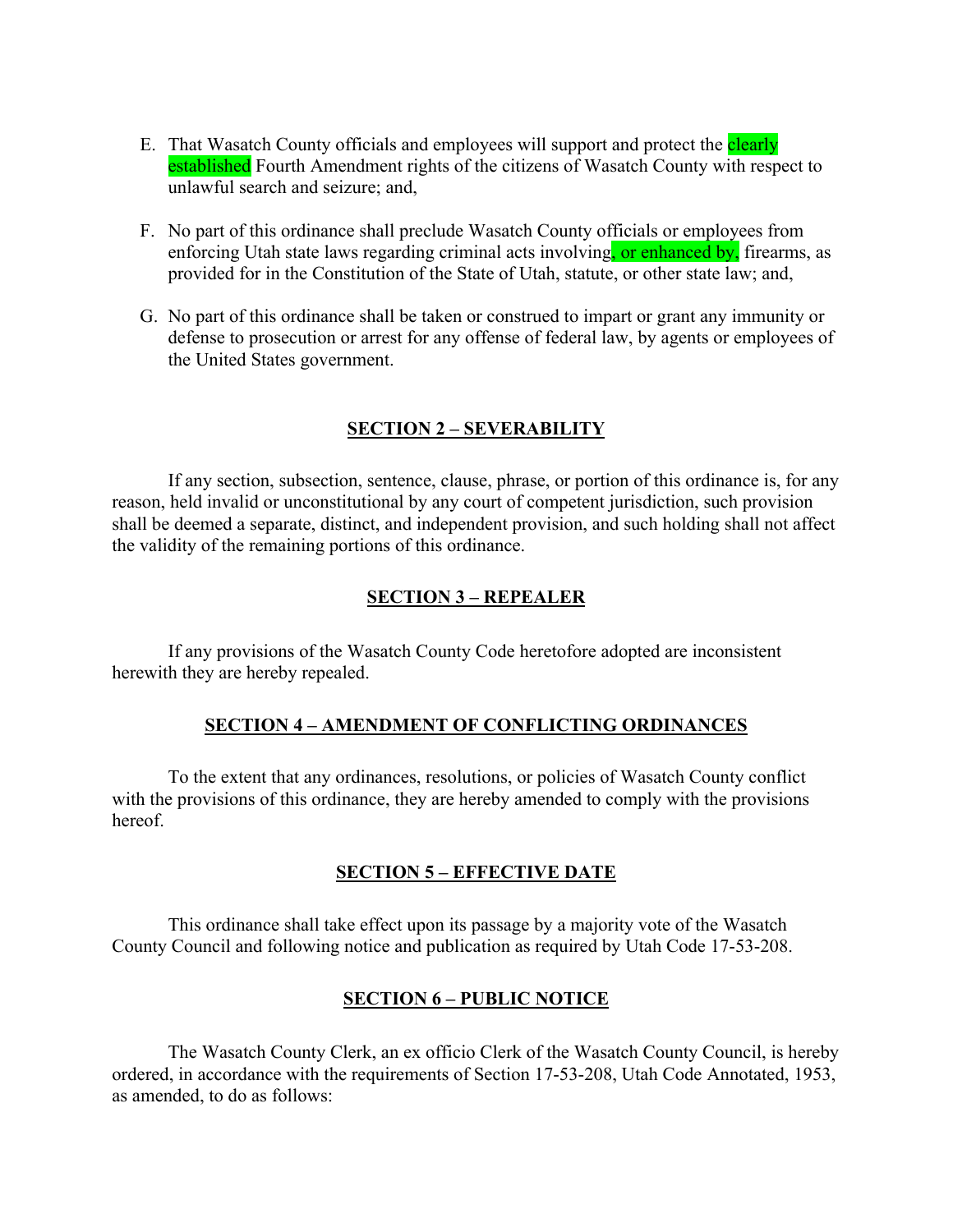- a. Enter at length this ordinance in the ordinance book;
- b. Deposit a copy of this ordinance in the office of the County Clerk;
- c. Publish a short summary of this ordinance, together with a statement that a complete copy of the ordinance is available at the County Clerk's office and with the name of the members voting for and against the ordinance, for at least one publication in a newspaper published in and having general circulation in the county; or post a complete copy of this ordinance in nine (9) public places within the County.

| APPROVED and PASSED this day of 3021.            |             |                                                     |  |
|--------------------------------------------------|-------------|-----------------------------------------------------|--|
| Attest:                                          |             | <b>WASATCH COUNTY COUNCIL:</b>                      |  |
| Joey D Granger<br>Wasatch County Clerk / Auditor |             | Mark Nelson, Chair<br><b>Wasatch County Council</b> |  |
| Mike Nelson, Chair                               | <b>VOTE</b> |                                                     |  |
| Spencer Park, Vice-Chair                         |             |                                                     |  |
| Jeff Wade                                        |             |                                                     |  |
| Kendall Crittenden                               |             |                                                     |  |
| Danny Goode                                      |             |                                                     |  |
| <b>Steve Farrell</b>                             |             |                                                     |  |
| Marilyn Crittenden                               |             |                                                     |  |